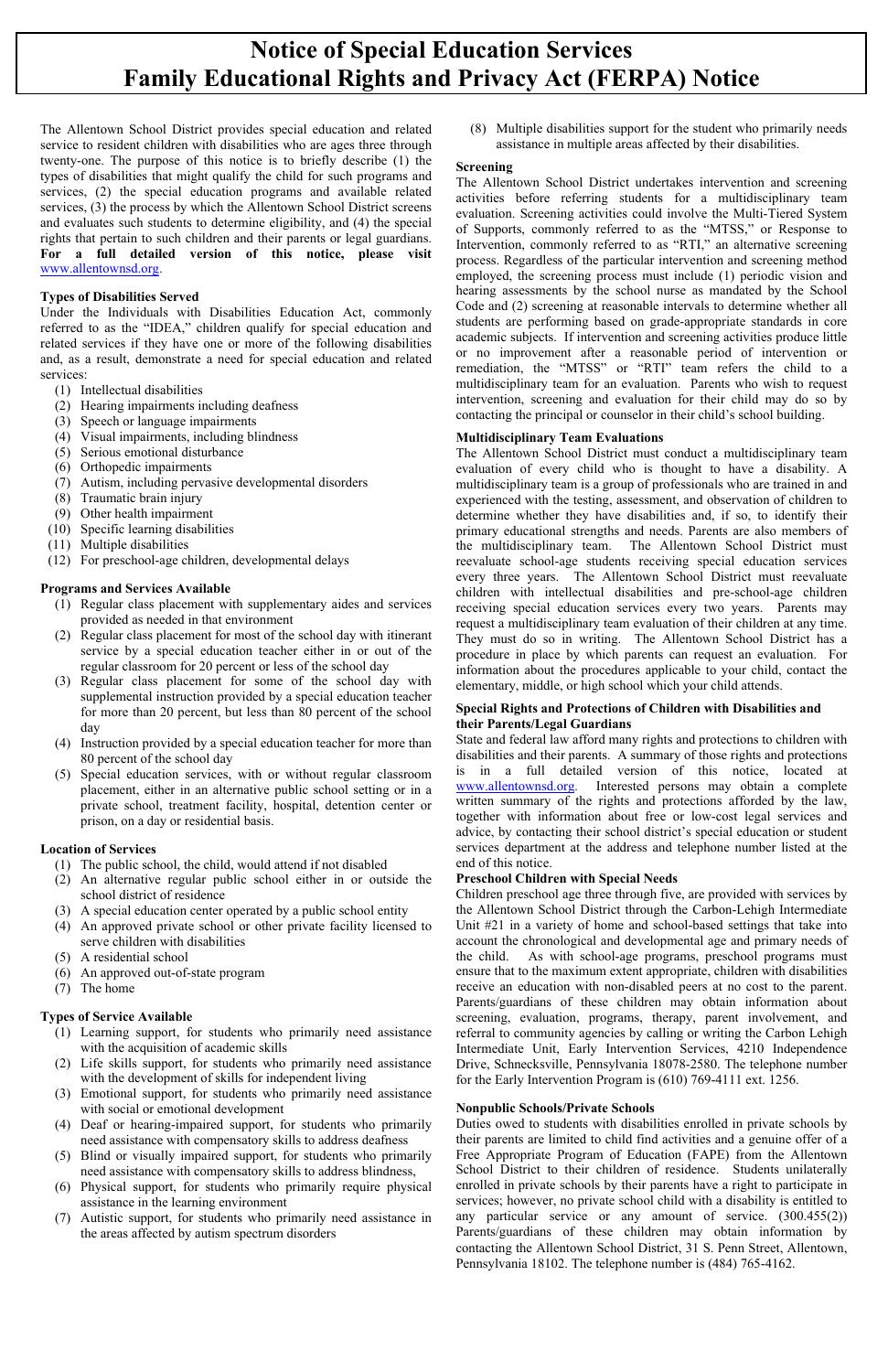#### **Destruction of Information Concerning Students with Disabilities Who are Receiving or Who have Received Special Education Services or Received an Evaluation for Such Services**

The Allentown School District and the Carbon-Lehigh Intermediate Unit #21 are required to notify parents and guardians when personallyidentifiable information concerning students with disabilities, or students who received an evaluation to determine the need for special education services, is no longer needed to provide educational services to the student ("no longer educationally relevant"). The District considers certain records to be no longer educationally relevant based on the following schedule:

- (1) All test protocols and other raw data used as part of an evaluation or reevaluation are no longer educationally relevant at the conclusion of the school year during which the evaluation or reevaluation has occurred.
- (2) All IEP progress monitoring data are no longer educationally relevant as of the date on which the Allentown School District or the Carbon-Lehigh Intermediate Unit #21 reports such data to parents or guardians in a progress report or at the conclusion of the school year during which the Allentown School District or Carbon-Lehigh Intermediate Unit #21 collects such data, whichever is sooner.
- (3) All notes of IEP team members and draft IEPs, if any, will be considered no longer educationally relevant as of the date that the IEP to which such notes of drafts pertain is issued to the parents or guardian.
- (4) All Permissions to Evaluate or Reevaluate, Invitations to IEP or Other Meetings and related documents, Evaluation or Reevaluation Reports, IEPs, Notices of Recommended Educational Placement and related documents, Complaint Investigation Reports, Mediation Agreements, and Hearing Officer Decisions are no longer educationally relevant at the conclusion of the sixth year from the date on which the student graduates from High School, ceases residency in the District for reasons other than placement in a hospital or treatment facility, or attains age twenty-one, whichever is sooner. The Allentown School District and the CLIU #21 consider the records maintained by the Allentown School District no longer educationally relevant at the conclusion of the sixth year from the date on which the student turns age 21.
- (5) Parents and guardians have the right to request, in writing, that the Allentown School District/CLIU #21 destroy any or all records deemed no longer educationally relevant. The Allentown School District/CLIU #21, at its discretion, may also destroy such records without further notice to parents, guardians, or students.

#### **For questions regarding services for special needs children, contact:**

**The Allentown School District** Mr. Brian Siket (484) 765-4070 Director of Special Education 31 S. Penn Street Allentown, PA 18102